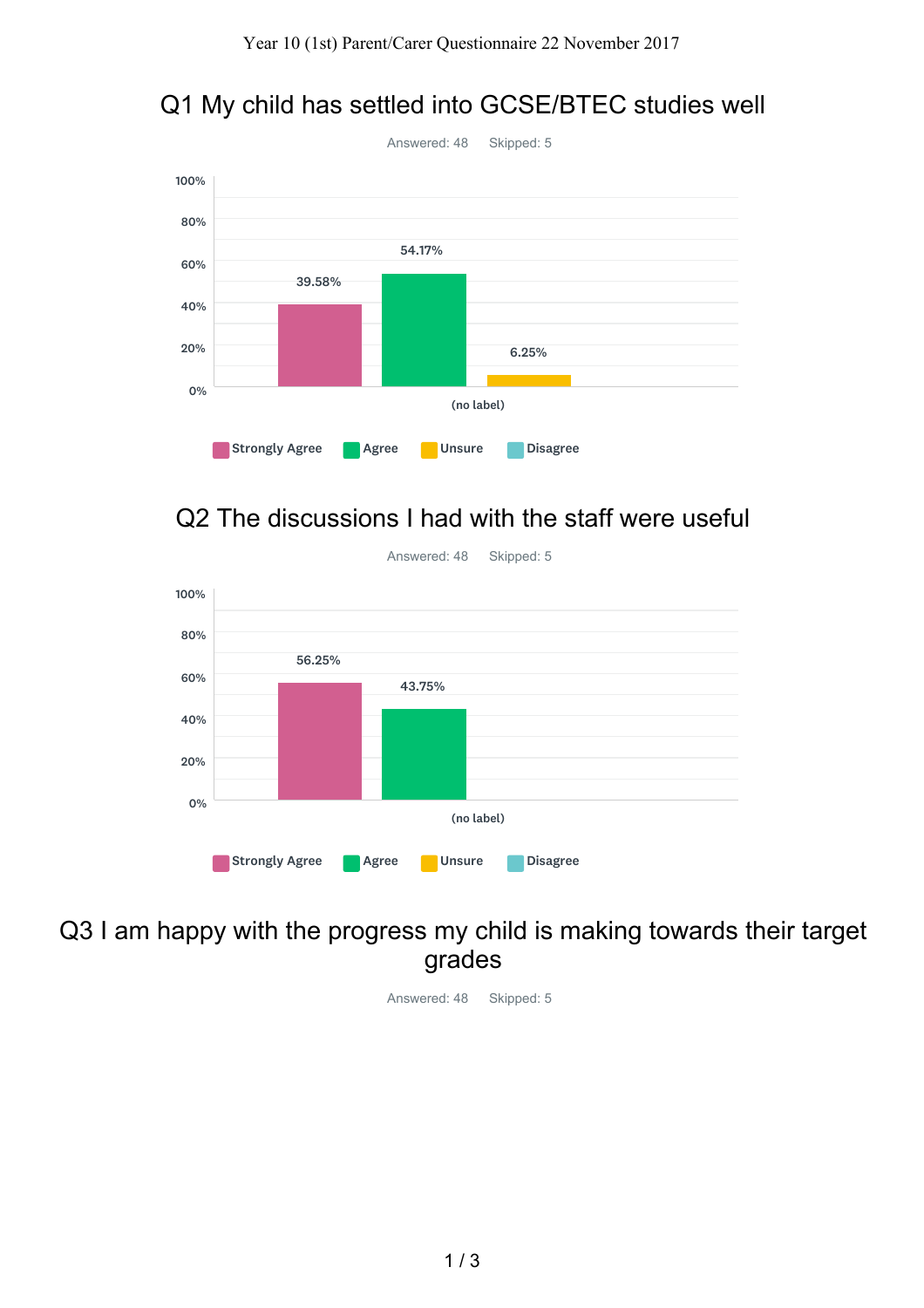

#### Year 10 (1st) Parent/Carer Questionnaire 22 November 2017

## Q4 I know how to help and support my child reach their target grades



### Q5 My child receives enough home learning



2 / 3